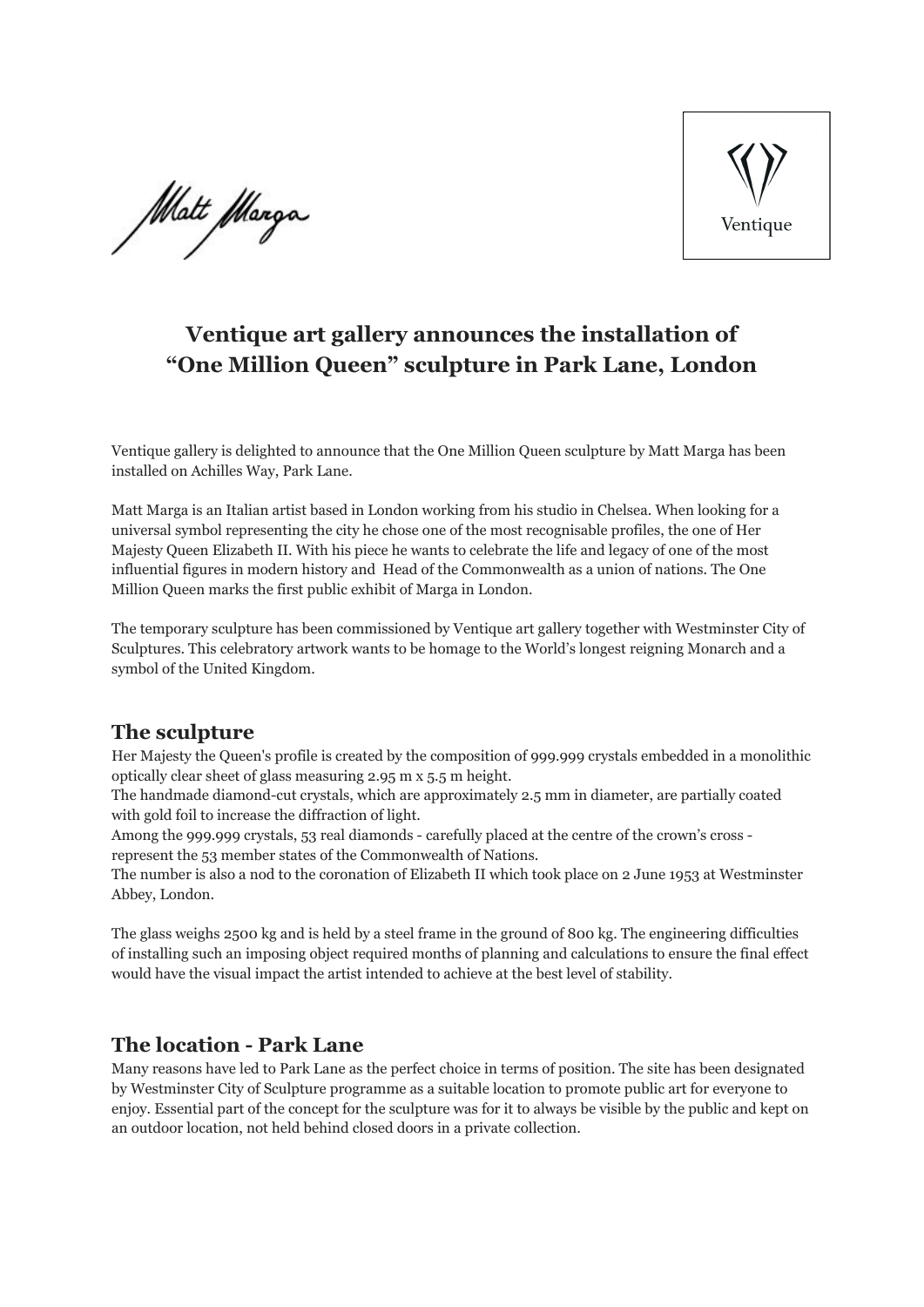Marga has developed the attributes of the perfect location through an accurate study. The sculpture is set into an open plan receiving a fair amount natural sunlight throughout the day. The glittering effect of the profile emerges from a combination of light and movement, hence the proximity to a road. Passengers and passers-by can enjoy the moving light reflected and scattered by the 999.999 crystals while approaching the roundabout. The particular angle of the glass and the flow of the cars from north to south prevent the presence of any type of glare that would concern the vehicles.

Park Lane is a major London road that runs from Marble Arch to Hyde Park Corner, tracing the line between the park and Mayfair. Achilles way, where the sculpture is located, is the southernmost traffic island of the street and touches the southeast corner of Hyde Park.

At the same time that One Million Queen will find its place in Park Lane, an exhibition by the artist will be inaugurated at Ventique Art Gallery in Lots Road, Chelsea - where he had previously brought the London Geodes exhibition in September 2017.

The entrance to the exhibition will be free of charge and an unmissable occasion in order to be able to see the crystals from a closer perspective and get a better glance on how they are suspended in the glass.

### **The Artist**

Matt Marga is a London-based Italian artist. As a child he would go out in the Italian Alps hunting for crystals. He now brings the wonders of his childhood in London's chaotic, sophisticated, hectic environment.

His structural knowledge allows for the creation of highly technical sculptures supporting eye-catching, shimmering surfaces. Experimenting with crystals, multi-dimensionality, textures and light, his works have the power to hypnotize the viewer in fascination and curiosity.

Matt Marga values his privacy and keeps his identity hidden because he wants the attention of the public to be focused on his artworks and not himself. He believes it is the artwork that has to be enjoyed by the people, not the artist's private life.

In a world of social media where privacy is not contemplated, Matt Marga wants to go against the flow. He doesn't attend openings of his exhibitions or unveilings of his public sculptures.

In the past few years Marga has been exhibiting in the UK, Italy and the UAE but spent the majority of his career creating sculptures for private commissions for ultra high-net-worth individuals around the world. Since all this work has been created and exhibited behind closed doors on non-disclosure agreements, Marga is now concentrating his efforts between the creation of public sculptures and exhibitions. One Million Queen, a public sculpture unveiled on 29th November 2018 in Park Lane is his most famous example of art created for the public to enjoy.

His own body of work, which he started to create relatively recently with respect to the totality of his years of activity, is entirely inspired by nature. Marga looks at the beauty that is in nature and tries to capture it with contemporary shapes and techniques in an effort to interpret its wonders. His favoured media are crystals, metal and glass, conducting a continued study on how to best represent rocks, stars and galaxies.

He is mostly fascinated by the ability of crystals to diffract light in different colours.

A crystal is transparent, but when light shines onto it, it sends back colours that are not present in the material and otherwise one cannot physically see. Metal has also got a similar kind of effect in terms of reflecting the light back to the viewer. No two viewers are able to see crystals in the same way and in the same moment, because the light that hits them bounces back differently each time - translated depending on the viewer's position.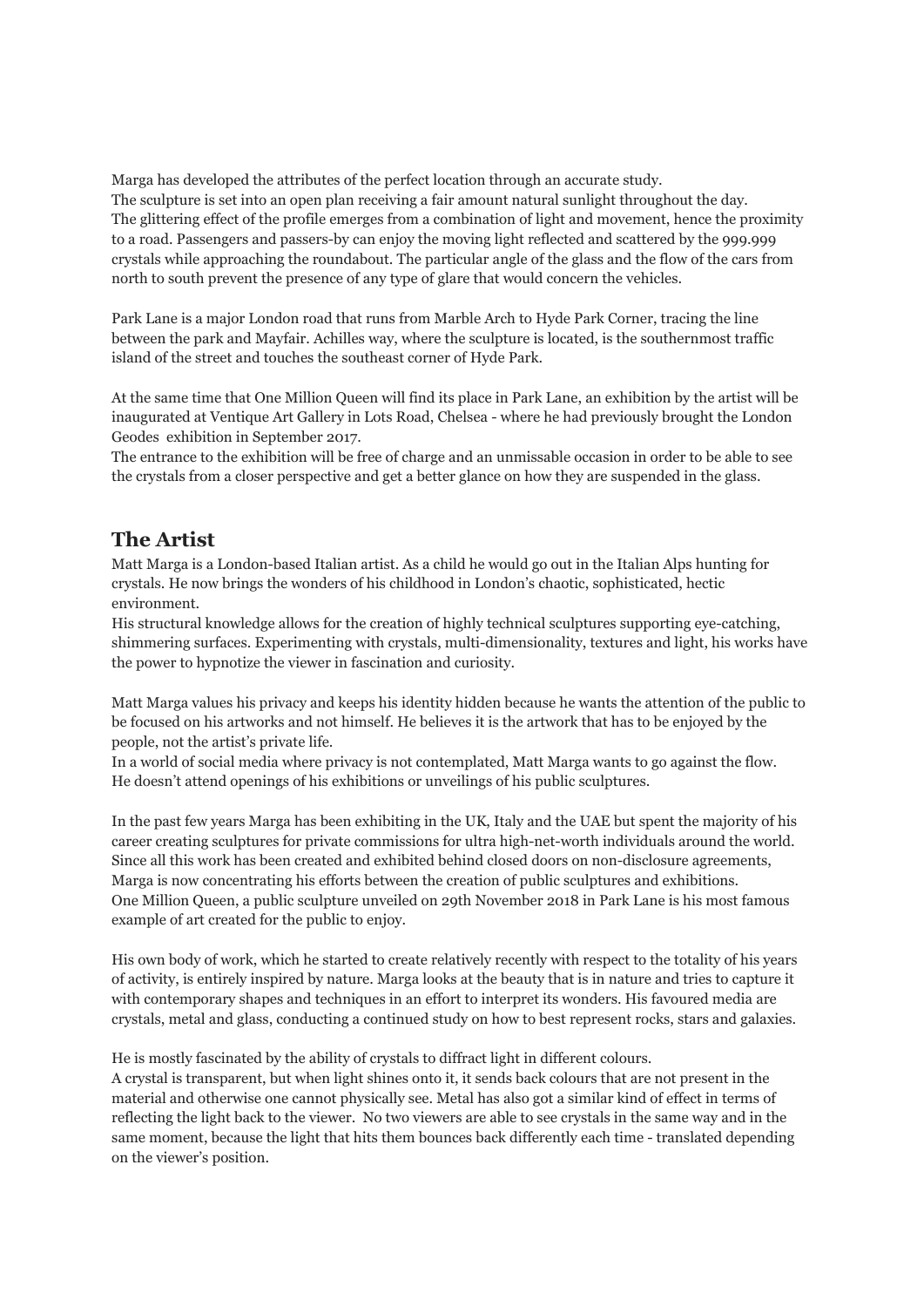His work is unique because it embraces concepts from art, philosophy, technology, structural engineering, architectural planning, craftsmanship and 3D software proficiency.

Marga also employs his geological knowledge and principles from chemistry as he uses a cold casting technique to cover his sculptures in metal. This technique allows his work to be more ecologically sustainable, saving on the great amount of energy that would be necessary to melt metal - using the powder as it is. On the other hand, this technique requires a substrate for the metal to be laid on and this results in a final piece which is unusually light weight for its kind and completely unique. Marga's pieces are one-off and not easily replicated.

Marga's inspiration comes from how crystals are commonly formed in nature, and his creation process starts with the will of reproducing geodes - hollow cavities of stone that contain crystal formations. The destruction and the consumption of mountains is necessary in order to extract minerals and crystals. By doing so, miners remove the settings, the contest in which these precious stones have developed and turn them into sellable goods. Marga's intent in his London Geodes body of works is to recreate the mountains, the peaks and valleys that used to host these shiny stones.

The other section of nature he studies is the loss of the night sky. Light pollution does not allow for a complete, unspoilt view of the dark sky and its stars and galaxies.

The light of a star travels for millions of years before reaching the Earth's surface, but artificial lights block the last part of the journey, killing it in the last few seconds.

### **Ventique Art Gallery**

Ventique is a contemporary art gallery based in Chelsea, London, UK. Opened in 2014 the gallery went from exhibition space, to a reference point for artists, interior designers, and collectors.

The venue has hosted Marga's "London Geodes - the beauty inside" exhibition in September 2017 and is currently displaying pieces from both the Geodes and the Galassia collection. The One Million Queen sculpture itself belongs to the latter.

### **The message**

Crystals are a recurring motif in Marga's work. Attracted to this fascinating material, his activity as an artist consists in the process of trying to put them back into their original environment. While with the London Geodes series he recreated rock walls and hide crystals back into the cracks, with the One Million Queen and the Galassia's pieces, glass is the new material that serves as context for the gems. The product of this approach is a different frame, aiming to bring out a hidden beauty and showcase it in its purest form.

The transparency of the glass is the necessary mean to valorise the profile and make it look suspended in mid-air.

The original subject of the Galassia collection were abstract conformations of crystals that symbolize dark skies filled with stars. With this work instead we see the subject change and develop from an abstract imagery to a more recognizable subject.

All transportation needed for the making and installation of the sculpture apart from the heavy loads have been carried out by bicycle and with the aid of bicycle trailers. The artist wanted to reduce the carbon footprint of the artwork and encouraged his collaborators to act in the most environmentally responsible way.

The artwork itself is lit up only by two LED lights, one at the front and one at the back that concentrate only on the profile of crystals.